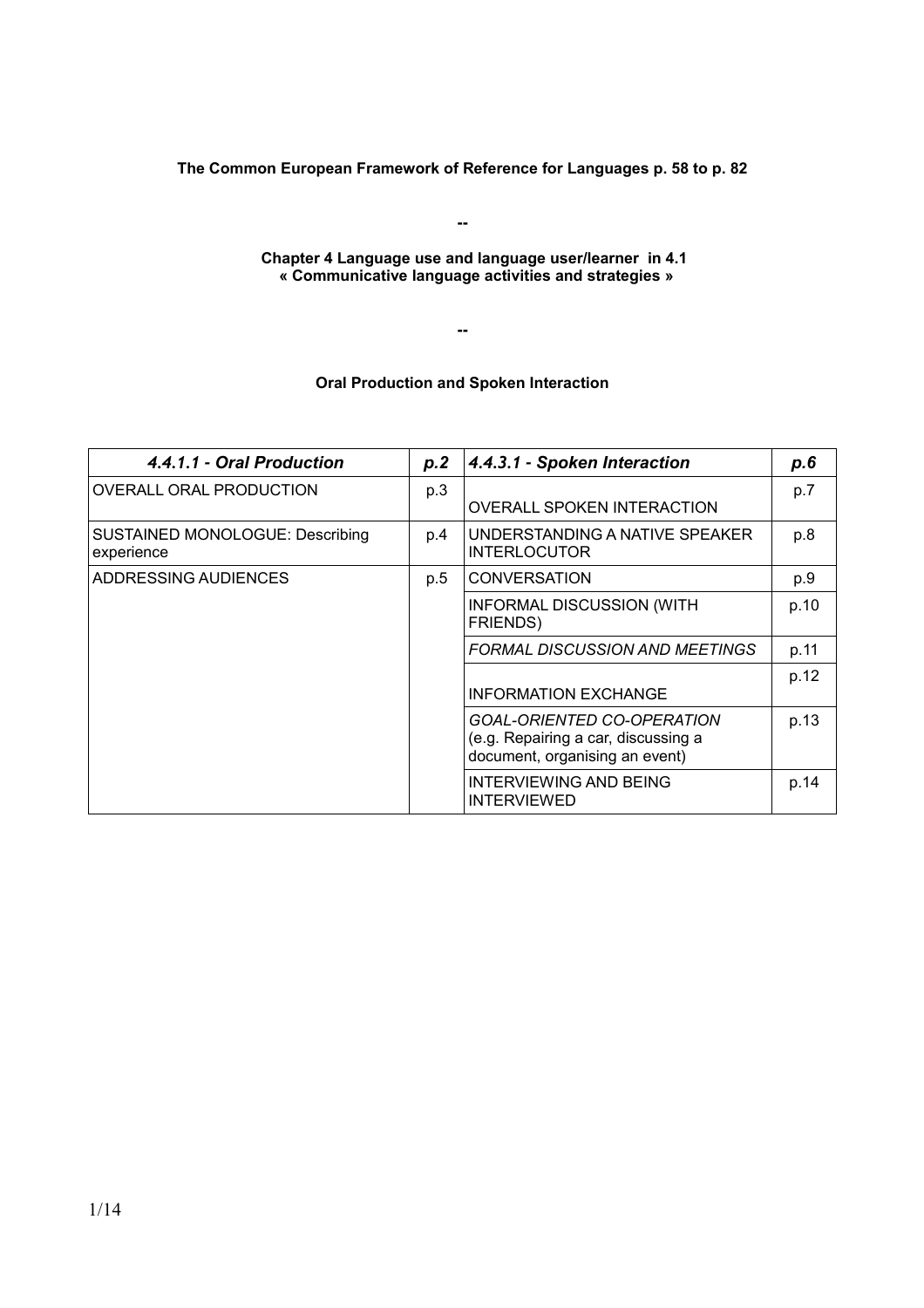4.4.1.1 In *oral production (speaking)* activities the language user produces an oral text which is received by an audience of one or more listeners. Examples of speaking activities include:

• public address (information, instructions, etc.)

• addressing audiences (speeches at public meetings, university lectures, sermons, entertainment, sports commentaries, sales presentations, etc.).

They may involve, for example:

• reading a written text aloud;

• speaking from notes, or from a written text or visual aids (diagrams, pictures, charts, etc.);

- acting out a rehearsed role;
- speaking spontaneously;
- singing.

Illustrative scales are provided for:

- Overall spoken production;
- Sustained monologue: describing experience;
- Sustained monologue: putting a case (e.g. in debate);
- Public announcements;
- Addressing audiences.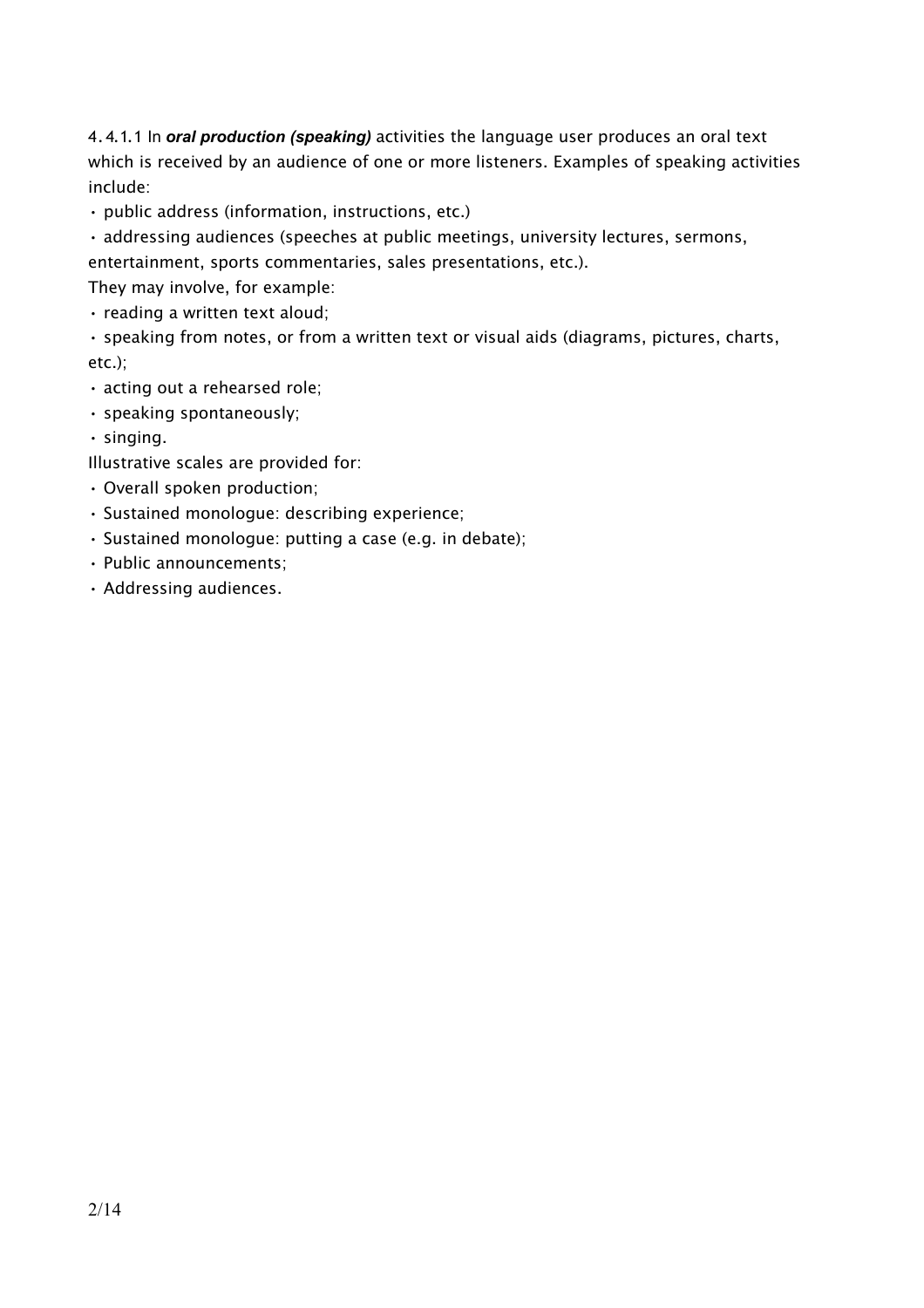## **OVERALL ORAL PRODUCTION**

#### **C2**

*Can produce clear, smoothly flowing well-structured speech with an effective logical structure which helps the recipient to notice and remember significant points.* **C1**

*Can give clear, detailed descriptions and presentations on complex subjects, integrating sub-themes, developing particular points and rounding off with an appropriate conclusion.*

*Can give clear, systematically developed descriptions and presentations, with appropriate highlighting of significant points, and relevant supporting detail.*

### **B2**

*Can give clear, detailed descriptions and presentations on a wide range of subjects related to his/her field of interest, expanding and supporting ideas with subsidiary points and relevant examples.*

# **B1**

*Can reasonably fluently sustain a straightforward description of one of a variety of subjects within his/her field of interest, presenting it as a linear sequence of points.*

### **A2**

*Can give a simple description or presentation of people, living or working conditions, daily routines, likes/dislikes, etc. as a short series of simple phrases and sentences linked into a list.*

# **A1**

*Can produce simple mainly isolated phrases about people and places.*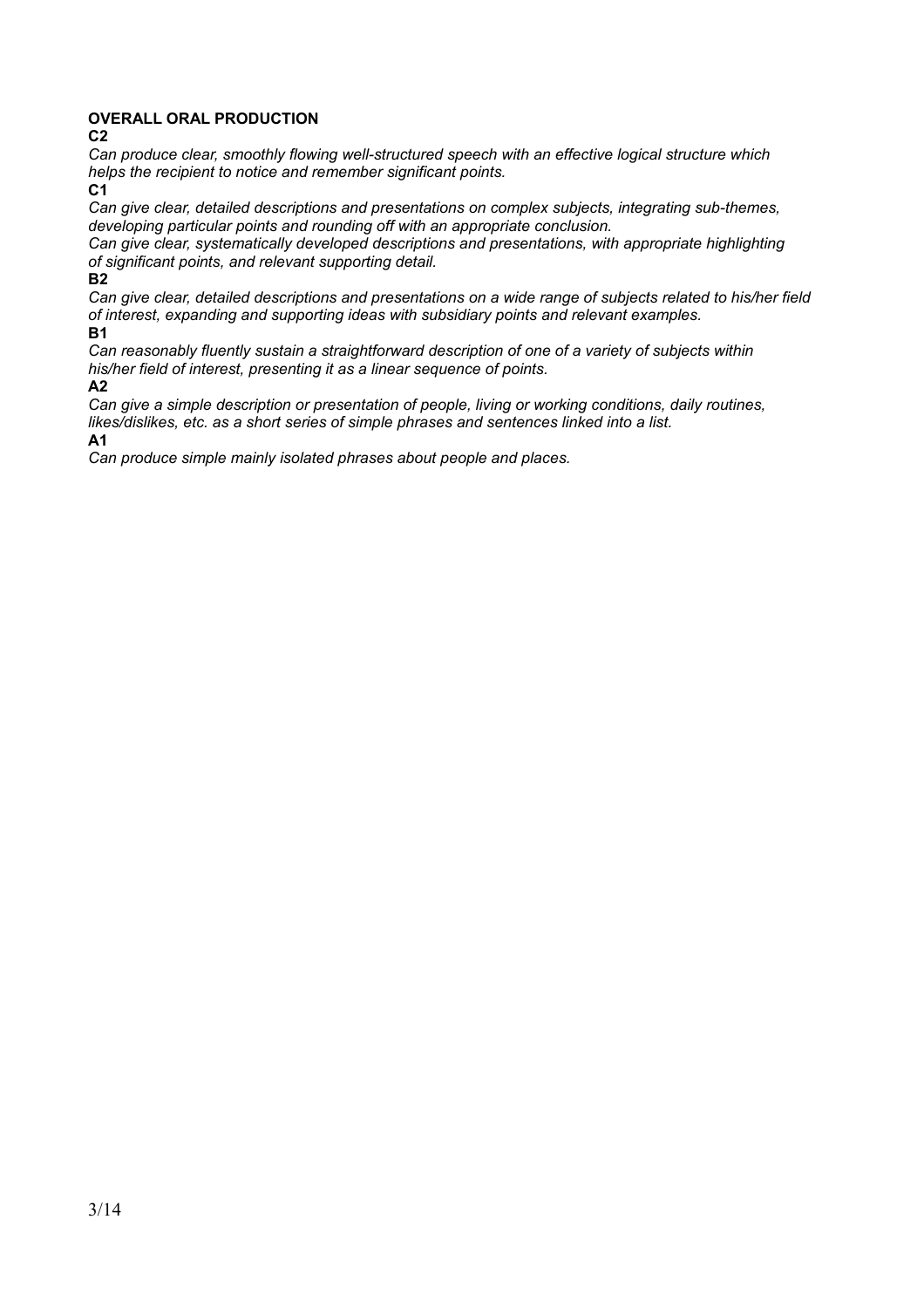#### **SUSTAINED MONOLOGUE: Describing experience**

**C2** *Can give clear, smoothly flowing, elaborate and often memorable descriptions.*

**C1**

*Can give clear, detailed descriptions of complex subjects.*

*Can give elaborate descriptions and narratives, integrating sub-themes, developing particular points and rounding off with an appropriate conclusion.*

**B2** *Can give clear, detailed descriptions on a wide range of subjects related to his/her field of interest. Can give straightforward descriptions on a variety of familiar subjects within his/her field of interest. Can reasonably fluently relate a straightforward narrative or description as a linear sequence of points.*

*Can give detailed accounts of experiences, describing feelings and reactions.*

**B1** *Can relate details of unpredictable occurrences, e.g. an accident.*

*Can relate the plot of a book or film and describe his/her reactions.*

*Can describe dreams, hopes and ambitions.*

*Can describe events, real or imagined.*

*Can narrate a story.*

*Can tell a story or describe something in a simple list of points. Can describe everyday aspects of his/her environment e.g. people, places, a job or study experience.*

*Can give short, basic descriptions of events and activities.*

*Can describe plans and arrangements, habits and routines, past activities and personal experiences.* **A2** 

*Can use simple descriptive language to make brief statements about and compare objects and possessions.*

*Can explain what he/she likes or dislikes about something.*

*Can describe his/her family, living conditions, educational background, present or most recent job. Can describe people, places and possessions in simple terms.*

**A1** 

*Can describe him/herself, what he/she does and where he/she lives.*

#### *SUSTAINED MONOLOGUE: Putting a case (e.g. in a debate)*

**C2** *No descriptor available*

**C1** *No descriptor available*

*Can develop an argument systematically with appropriate highlighting of significant points, and relevant supporting detail.*

**B2** *Can develop a clear argument, expanding and supporting his/her points of view at some length with subsidiary points and relevant examples.*

*Can construct a chain of reasoned argument:*

*Can explain a viewpoint on a topical issue giving the advantages and disadvantages of various options. Can develop an argument well enough to be followed without difficulty most of the time.*

**B1**

*Can briefly give reasons and explanations for opinions, plans and actions.*

**A2** *No descriptor available*

**A1** *No descriptor available*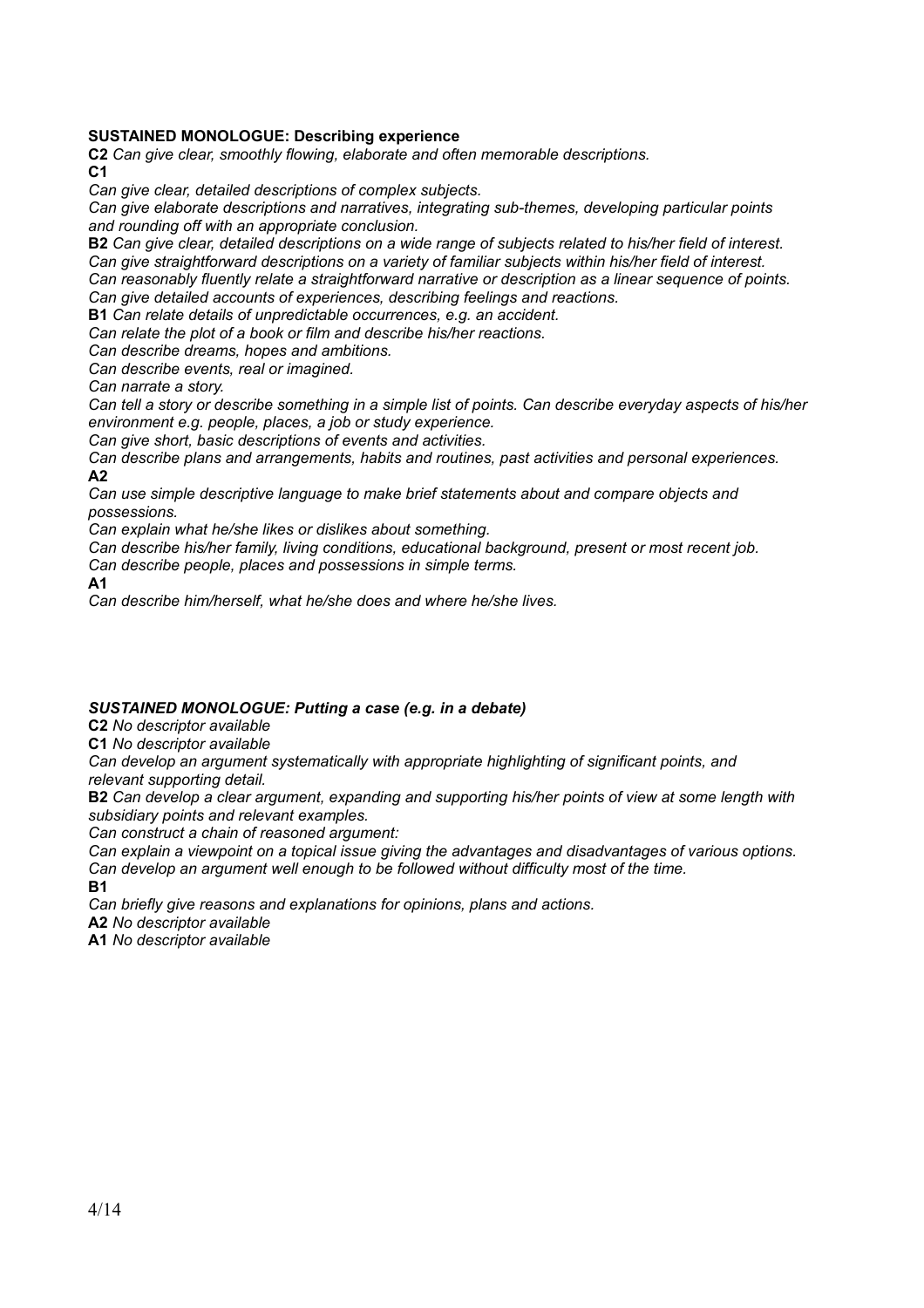## **ADDRESSING AUDIENCES**

**C2**

*Can present a complex topic confidently and articulately to an audience unfamiliar with it, structuring and adapting the talk flexibly to meet the audience's needs.*

*Can handle difficult and even hostile questioning.*

**C1**

*Can give a clear, well-structured presentation of a complex subject, expanding and supporting points of view at some length with subsidiary points, reasons and relevant examples.*

*Can handle interjections well, responding spontaneously and almost effortlessly.*

*Can give a clear, systematically developed presentation, with highlighting of significant points, and relevant supporting detail.*

*Can depart spontaneously from a prepared text and follow up interesting points raised by members of the audience, often showing remarkable fluency and ease of expression.*

**B2**

*Can give a clear, prepared presentation, giving reasons in support of or against a particular point of view and giving the advantages and disadvantages of various options.*

*Can take a series of follow up questions with a degree of fluency and spontaneity which poses no strain for either him/herself or the audience.*

**B1**

*Can give a prepared straightforward presentation on a familiar topic within his/her field which is clear enough to be followed without difficulty most of the time, and in which the main points are explained with reasonable precision.*

*Can take follow up questions, but may have to ask for repetition if the speech was rapid.*

*Can give a short, rehearsed presentation on a topic pertinent to his/her everyday life, briefly give reasons and explanations for opinions, plans and actions.*

*Can cope with a limited number of straightforward follow up questions.*

**A2**

*Can give a short, rehearsed, basic presentation on a familiar subject.*

*Can answer straightforward follow up questions if he/she can ask for repetition and if some help with the formulation of his/her reply is possible.*

**A1** *Can read a very short, rehearsed statement – e.g. to introduce a speaker, propose a toast.*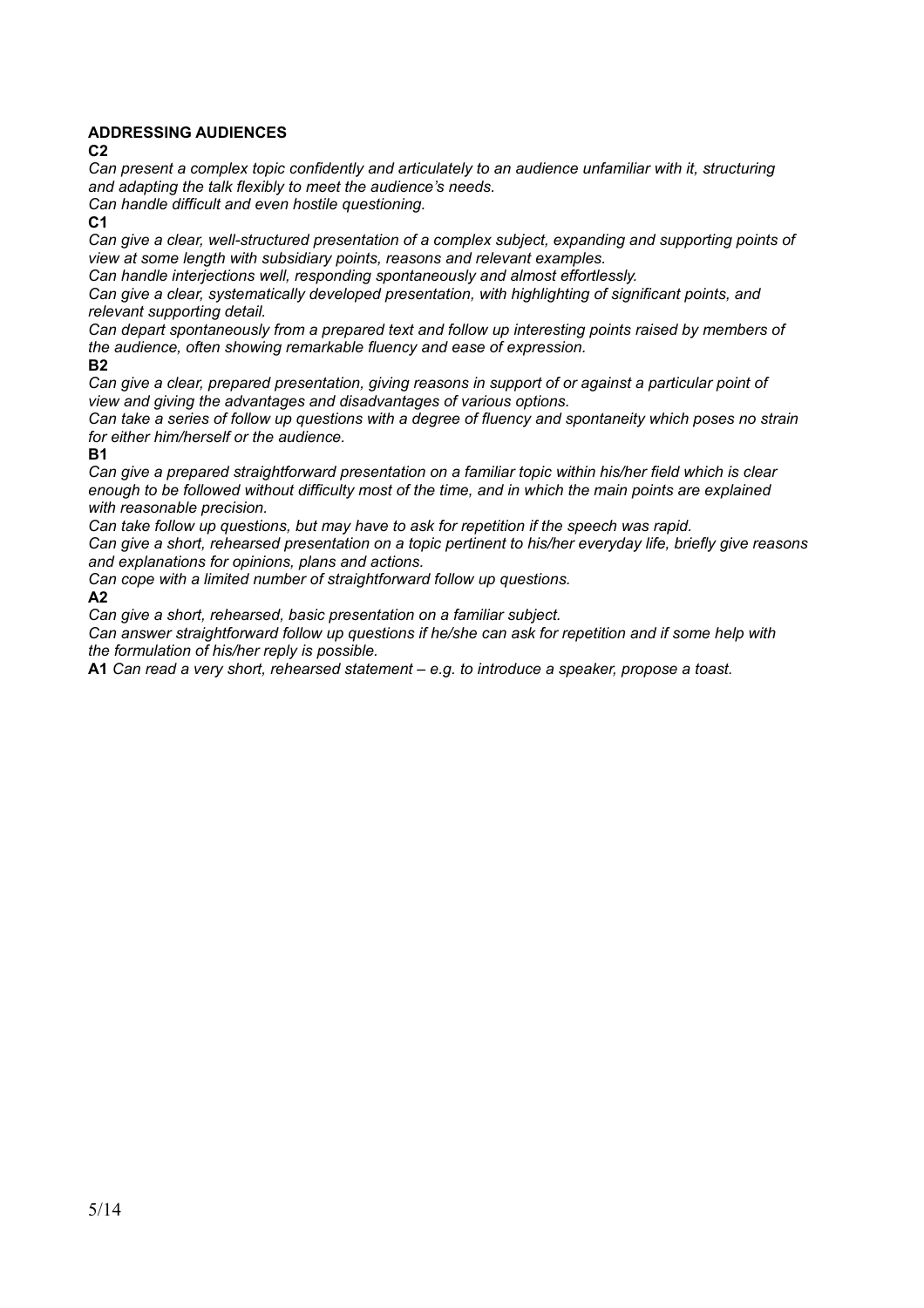# *4.4.3.1 Spoken interaction*

**In interactive activities the language user acts alternately as speaker and listener with one or more interlocutors so as to construct conjointly, through the negotiation of meaning following the co-operative principle, conversational discourse.**

**Reception and production strategies are employed constantly during interaction. There are also classes of cognitive and collaborative strategies (also called discourse strategies and co-operation strategies) concerned with managing co-operation and interaction such as turntaking and turngiving, framing the issue and establishing a line of approach, proposing and evaluating solutions, recapping and summarising the point reached, and mediating in a conflict.**

**Examples of interactive activities include:**

- **transactions**
- **casual conversation**
- **informal discussion**
- **formal discussion**
- **debate**
- **interview**
- **negotiation**
- **co-planning**

**• practical goal-oriented co-operation**

- **Illustrative scales are provided for:**
- **Overall spoken interaction**
- **Understanding a native speaker interlocutor**
- **Conversation**
- **Informal discussion**
- **Formal discussion and meetings**
- **Goal-oriented co-operation**
- **Transactions to obtain goods and services**
- **Information exchange**
- **Interviewing and being interviewed**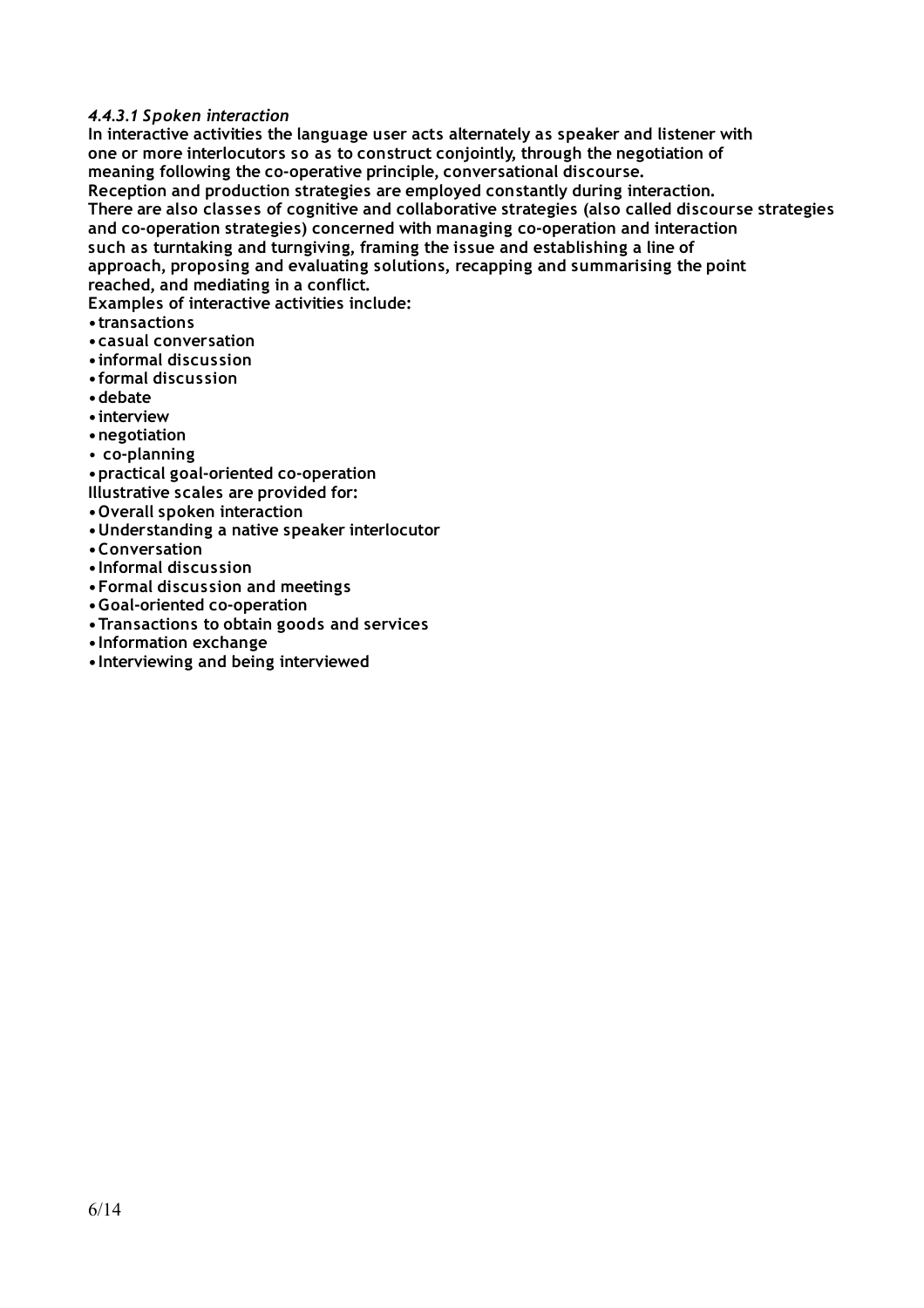# **OVERALL SPOKEN INTERACTION**

## **C2**

*Has a good command of idiomatic expressions and colloquialisms with awareness of connotative levels of meaning. Can convey finer shades of meaning precisely by using, with reasonable accuracy, a wide range of modification devices. Can backtrack and restructure around a difficulty so smoothly the interlocutor is hardly aware of it.*

## **C1**

*Can express him/herself fluently and spontaneously, almost effortlessly. Has a good command of a broad lexical repertoire allowing gaps to be readily overcome with circumlocutions. There is little obvious searching for expressions or avoidance strategies; only a conceptually difficult subject can hinder a natural, smooth flow of language.*

*Can use the language fluently, accurately and effectively on a wide range of general, academic, vocational or leisure topics, marking clearly the relationships between ideas. Can communicate spontaneously with good grammatical control without much sign of having to restrict what he/she wants to say, adopting a level of formality appropriate to the circumstances.*

### **B2**

*Can interact with a degree of fluency and spontaneity that makes regular interaction, and sustained relationships with native speakers quite possible without imposing strain on either party. Can highlight the personal significance of events and experiences, account for and sustain views clearly by providing relevant explanations and arguments.*

*Can communicate with some confidence on familiar routine and non-routine matters related to his/her interests and professional field. Can exchange, check and confirm information, deal with less routine situations and explain why something is a problem. Can express thoughts on more abstract, cultural topics such as films, books, music etc.*

# **B1**

*Can exploit a wide range of simple language to deal with most situations likely to arise whilst travelling. Can enter unprepared into conversation on familiar topics, express personal opinions and exchange information on topics that are familiar, of personal interest or pertinent to everyday life (e.g. family, hobbies, work, travel and current events).*

*Can interact with reasonable ease in structured situations and short conversations, provided the other person helps if necessary. Can manage simple, routine exchanges without undue effort; can ask and answer questions and exchange ideas and information on familiar topics in predictable everyday* **A2** *situations.*

*Can communicate in simple and routine tasks requiring a simple and direct exchange of information on familiar and routine matters to do with work and free time. Can handle very short social exchanges but is rarely able to understand enough to keep conversation going of his/her own accord.*

# **A1**

*Can interact in a simple way but communication is totally dependent on repetition at a slower rate of speech, rephrasing and repair. Can ask and answer simple questions, initiate and respond to simple statements in areas of immediate need or on very familiar topics.*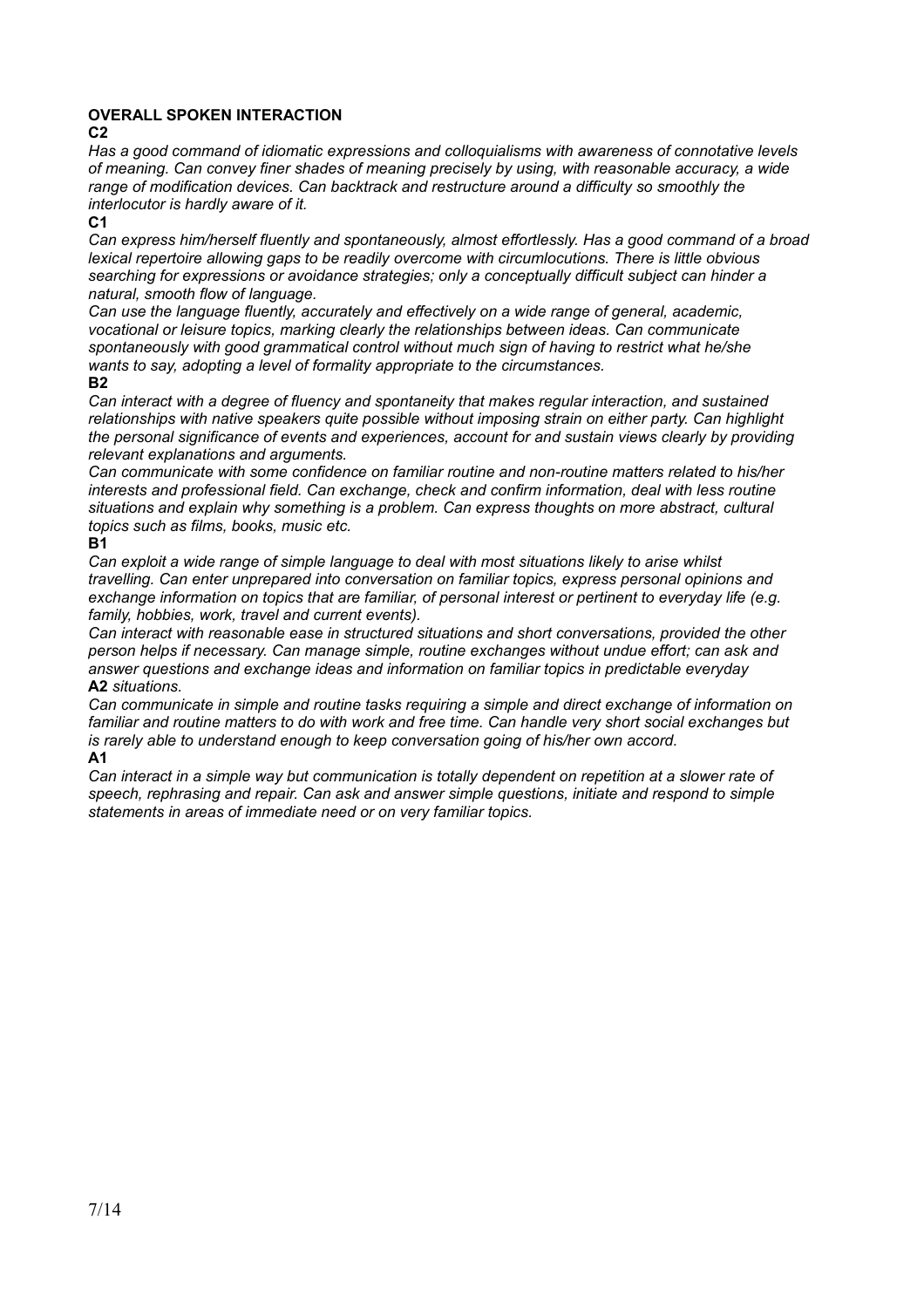# **UNDERSTANDING A NATIVE SPEAKER INTERLOCUTOR**

### **C2**

*Can understand any native speaker interlocutor, even on abstract and complex topics of a specialist nature beyond his/her own field, given an opportunity to adjust to a non-standard accent or dialect.* **C1**

*Can understand in detail speech on abstract and complex topics of a specialist nature beyond his/her own field, though he/she may need to confirm occasional details, especially if the accent is unfamiliar.* **B2**

*Can understand in detail what is said to him/her in the standard spoken language even in a noisy environment.*

## **B1**

*Can follow clearly articulated speech directed at him/her in everyday conversation, though will sometimes have to ask for repetition of particular words and phrases.*

*Can understand enough to manage simple, routine exchanges without undue effort.*

# **A2**

*Can generally understand clear, standard speech on familiar matters directed at him/her, provided he/she can ask for repetition or reformulation from time to time.*

*Can understand what is said clearly, slowly and directly to him/her in simple everyday conversation; can be made to understand, if the speaker can take the trouble.*

*Can understand everyday expressions aimed at the satisfaction of simple needs of a concrete type, delivered directly to him/her in clear, slow and repeated speech by a sympathetic speaker.*

# **A1**

*Can understand questions and instructions addressed carefully and slowly to him/her and follow short, simple directions.*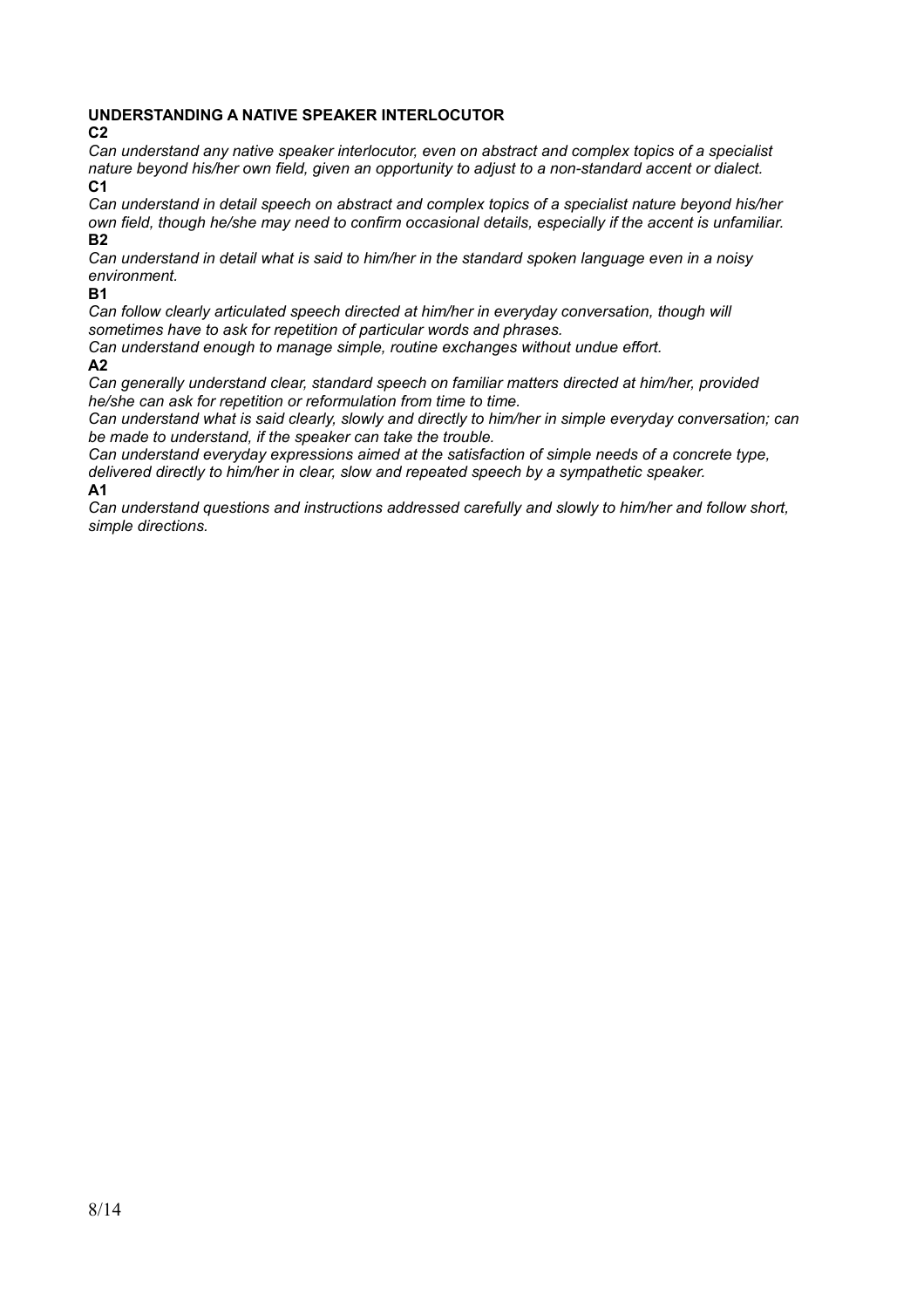### **CONVERSATION**

**C2** *Can converse comfortably and appropriately, unhampered by any linguistic limitations in conducting a full social and personal life.*

**C1**

*Can use language flexibly and effectively for social purposes, including emotional, allusive and joking usage.*

*Can engage in extended conversation on most general topics in a clearly participatory fashion, even in a noisy environment.*

**B2** *Can sustain relationships with native speakers without unintentionally amusing or irritating them or requiring them to behave other than they would with a native speaker.*

*Can convey degrees of emotion and highlight the personal significance of events and experiences. Can enter unprepared into conversations on familiar topics.*

*Can follow clearly articulated speech directed at him/her in everyday conversation, though will sometimes have to ask for repetition of particular words and phrases.*

**B1**

*Can maintain a conversation or discussion but may sometimes be difficult to follow when trying to say exactly what he/she would like to.*

*Can express and respond to feelings such as surprise, happiness, sadness, interest and indifference. Can establish social contact: greetings and farewells; introductions; giving thanks.*

*Can generally understand clear, standard speech on familiar matters directed at him/her, provided he/she can ask for repetition or reformulation from time to time.*

*Can participate in short conversations in routine contexts on topics of interest.*

*Can express how he/she feels in simple terms, and express thanks.*

**A2**

*Can handle very short social exchanges but is rarely able to understand enough to keep conversation going of his/her own accord, though he/she can be made to understand if the speaker will take the trouble.*

*Can use simple everyday polite forms of greeting and address.*

*Can make and respond to invitations, suggestions and apologies.*

*Can say what he/she likes and dislikes.*

*Can make an introduction and use basic greeting and leave-taking expressions.*

**A1**

*Can ask how people are and react to news.*

*Can understand everyday expressions aimed at the satisfaction of simple needs of a concrete type, delivered directly to him/her in clear, slow and repeated speech by a sympathetic speaker.*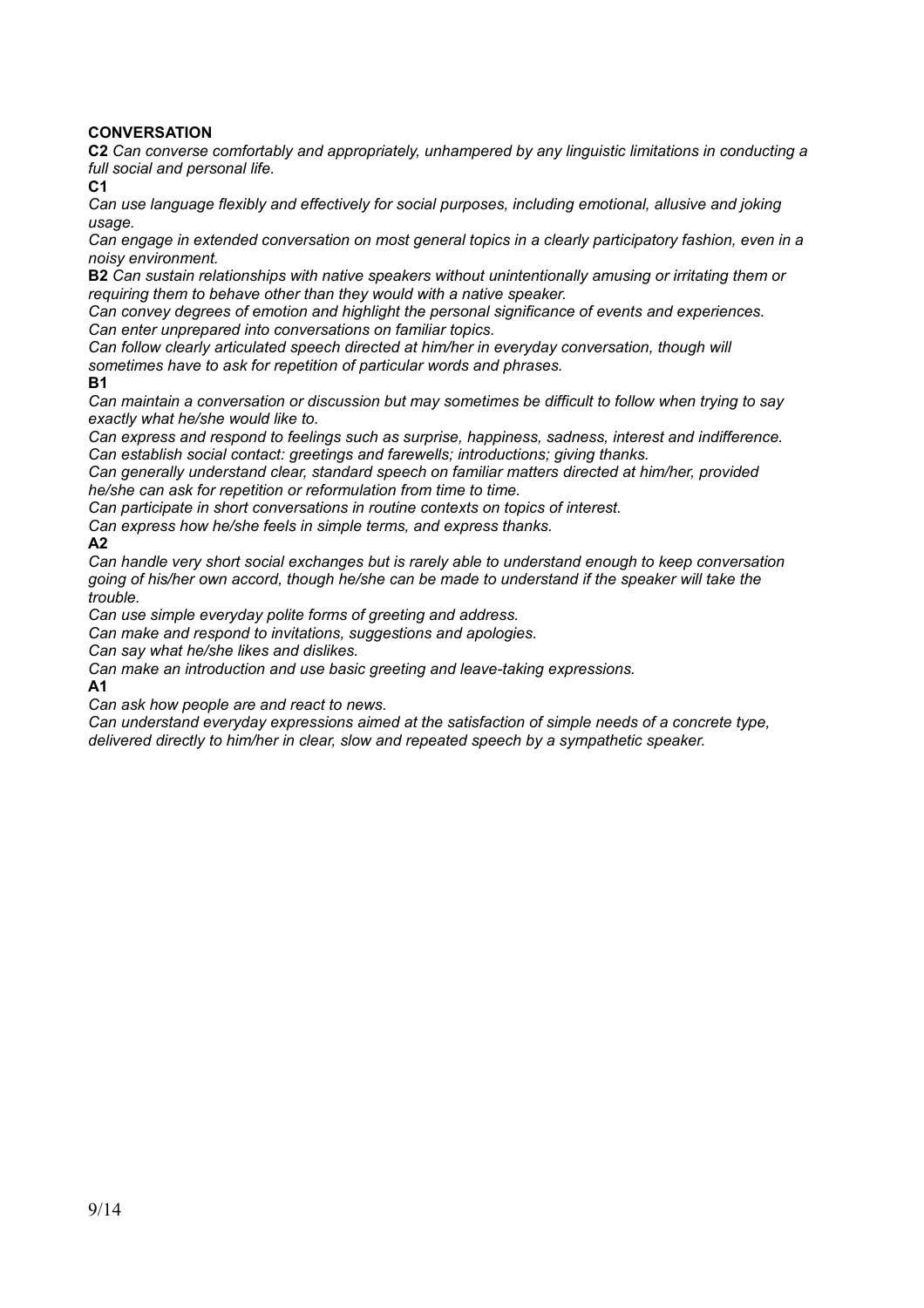## **INFORMAL DISCUSSION (WITH FRIENDS)**

**C2** *As C1* **C1**

*Can easily follow and contribute to complex interactions between third parties in group discussion even on abstract, complex unfamiliar topics.*

*Can keep up with an animated discussion between native speakers.*

*Can express his/her ideas and opinions with precision, and present and respond to complex lines of argument convincingly.*

*Can take an active part in informal discussion in familiar contexts, commenting, putting point of view clearly, evaluating alternative proposals and making and responding* **B2** *esponding to hypotheses. Can with some effort catch much of what is said around him/her in discussion, but may find it difficult*

*to participate effectively in discussion with several native speakers who do not modify their language in any way.*

*Can account for and sustain his/her opinions in discussion by providing relevant explanations, arguments and comments.*

*Can follow much of what is said around him/her on general topics provided interlocutors avoid very idiomatic usage and articulate clearly.*

*Can express his/her thoughts about abstract or cultural topics such as music, films. Can explain why something is a problem.*

*Can give brief comments on the views of others.*

*Can compare and contrast alternatives, discussing what to do, where to go, who or which to choose, etc.* **B1**

*Can generally follow the main points in an informal discussion with friends provided speech is clearly articulated in standard dialect.*

*Can give or seek personal views and opinions in discussing topics of interest.*

*Can make his/her opinions and reactions understood as regards solutions to problems or practical questions of where to go, what to do, how to organise an event (e.g. an outing).*

*Can express belief, opinion, agreement and disagreement politely.*

*Can generally identify the topic of discussion around him/her when it is conducted slowly and clearly. Can discuss what to do in the evening, at the weekend.*

**A2**

*Can make and respond to suggestions.*

*Can agree and disagree with others.*

*Can discuss everyday practical issues in a simple way when addressed clearly, slowly and directly. Can discuss what to do, where to go and make arrangements to meet.*

**A1** *No descriptors available*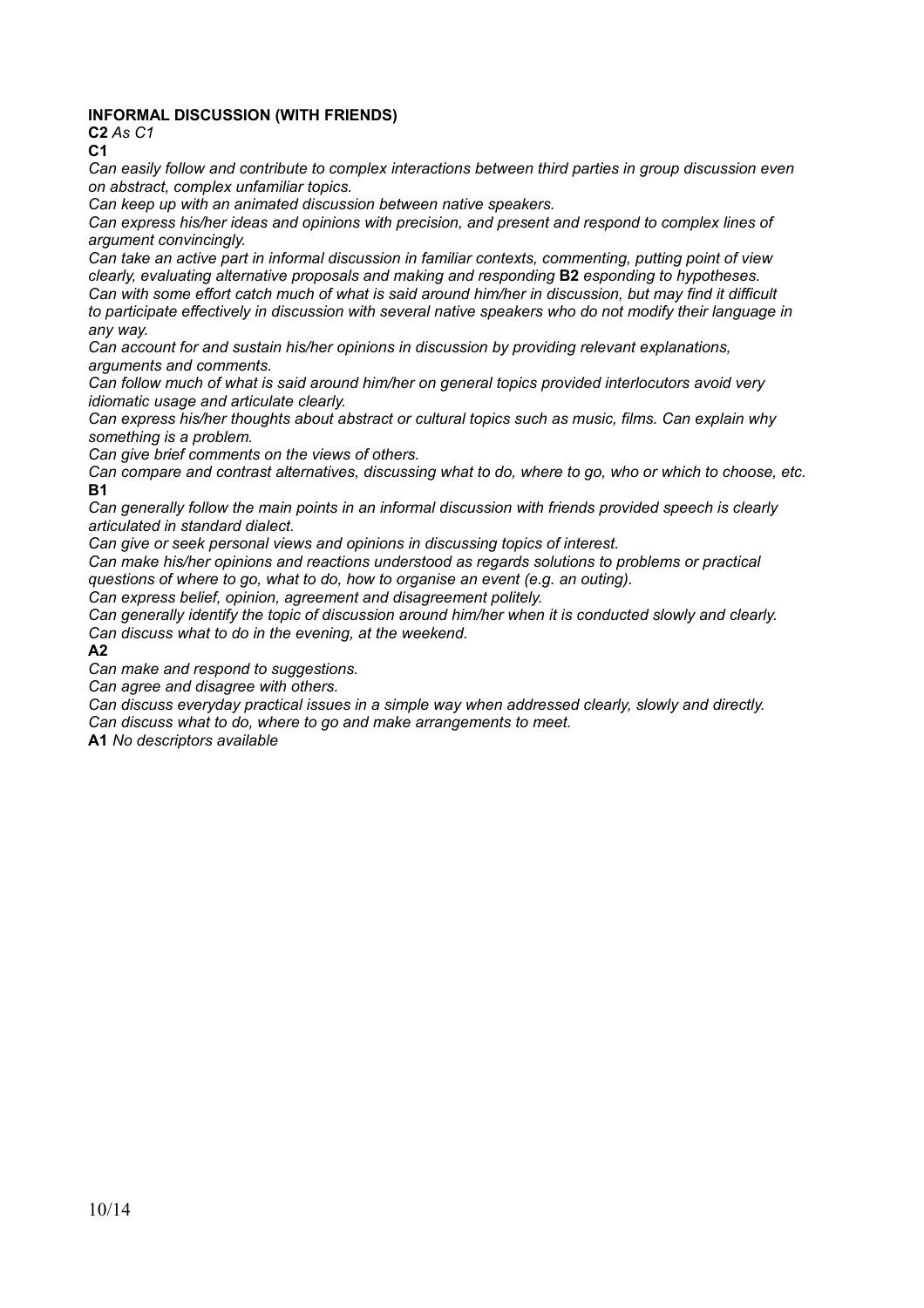# *FORMAL DISCUSSION AND MEETINGS*

**C2**

*Can hold his/her own in formal discussion of complex issues, putting an articulate and persuasive argument, at no disadvantage to native speakers.*

*Can easily keep up with the debate, even on abstract, complex unfamiliar topics.*

**C1** *Can argue a formal position convincingly, responding to questions and comments and answering complex lines of counter argument fluently, spontaneously and appropriately.*

*Can keep up with an animated discussion, identifying accurately arguments supporting and opposing points of view.*

*Can express his/her ideas and opinions with precision, present and respond to complex lines of argument convincingly.*

# **B**2

*Can participate actively in routine and non-routine formal discussion.*

*Can follow the discussion on matters related to his/her field, understand in detail the points given prominence by the speaker.*

*Can contribute, account for and sustain his/her opinion, evaluate alternative proposals and make and respond to hypotheses.*

*Can follow much of what is said that is related to his/her field, provided interlocutors avoid very idiomatic usage and articulate clearly.*

*Can put over a point of view clearly, but has difficulty engaging in debate.*

# **B1**

*Can take part in routine formal discussion of familiar subjects which is conducted in clearly articulated speech in the standard dialect and which involves the exchange of factual information, receiving instructions or the discussion of solutions to practical problems.*

*Can generally follow changes of topic in formal discussion related to his/her field which is conducted slowly and clearly.*

# **A2**

*Can exchange relevant information and give his/her opinion on practical problems when asked directly, provided he/she receives some help with formulation and can ask for repetition of key points if necessary. Can say what he/she thinks about things when addressed directly in a formal meeting, provided he/she can ask for repetition of key points if necessary.*

**A1** *No descriptor available*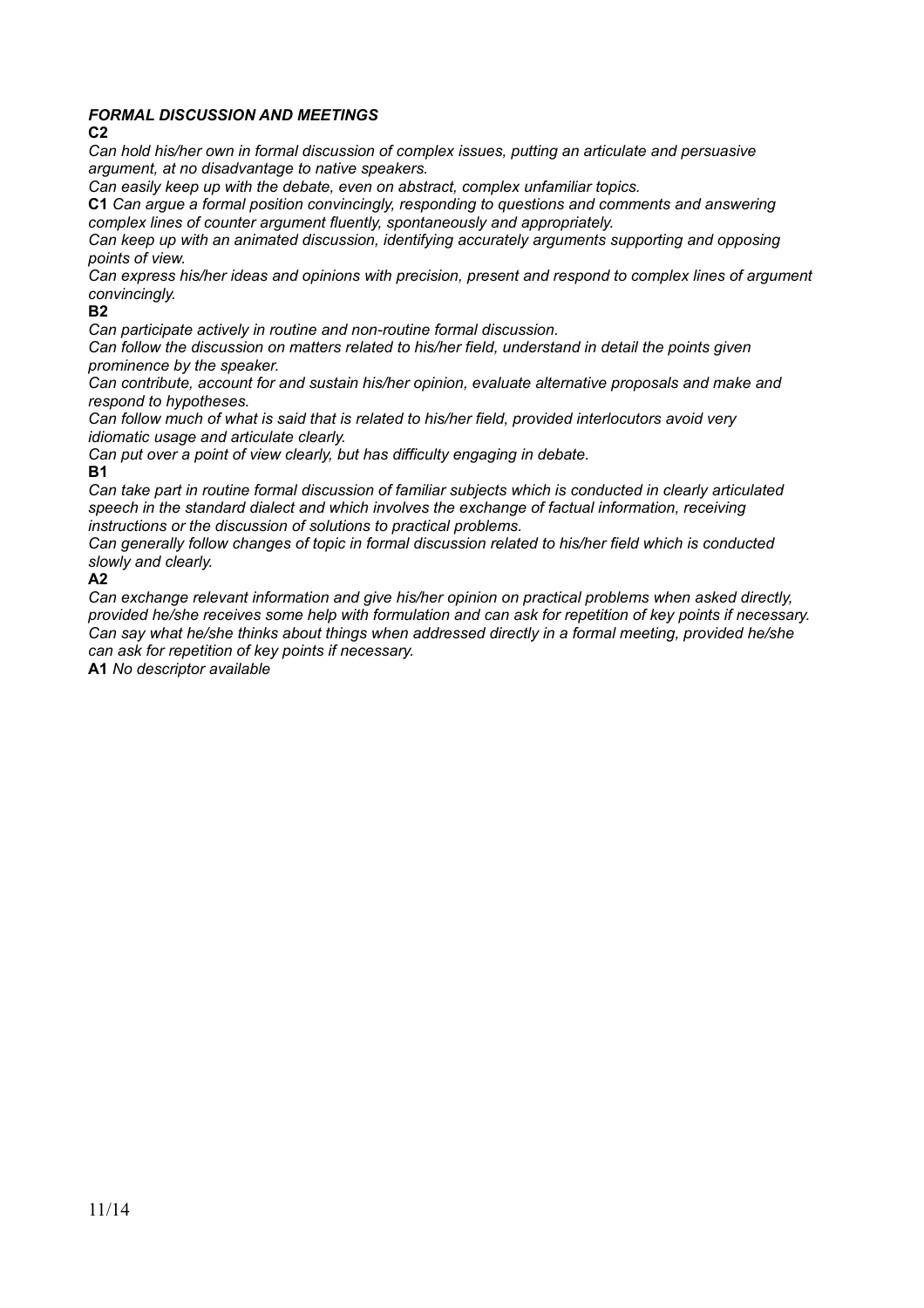### *GOAL-ORIENTED CO-OPERATION*

#### **(e.g. Repairing a car, discussing a document, organising an event)**

**C2** *As B2*

**C1** *As B2*

*Can understand detailed instructions reliably.*

**B2**

*Can help along the progress of the work by inviting others to join in, say what they think, etc.*

*Can outline an issue or a problem clearly, speculating about causes or consequences, and weighing advantages and disadvantages of different approaches.*

*Can follow what is said, though he/she may occasionally have to ask for repetition or clarification if the other people's talk is rapid or extended.*

*Can explain why something is a problem, discuss what to do next, compare and contrast alternatives. Can give brief comments on the views of others.*

#### **B1**

*Can generally follow what is said and, when necessary, can repeat back part of what someone has said to confirm mutual understanding.*

*Can make his/her opinions and reactions understood as regards possible solutions or the question of what to do next, giving brief reasons and explanations.*

*Can invite others to give their views on how to proceed.*

*Can understand enough to manage simple, routine tasks without undue effort, asking very simply for repetition when he/she does not understand.*

*Can discuss what to do next, making and responding to suggestions, asking for and giving directions.* **A2**

*Can indicate when he/she is following and can be made to understand what is necessary, if the speaker takes the trouble.*

*Can communicate in simple and routine tasks using simple phrases to ask for and provide things, to get simple information and to discuss what to do next.*

#### **A1**

*Can understand questions and instructions addressed carefully and slowly to him/her and follow short, simple directions.*

*Can ask people for things, and give people things.*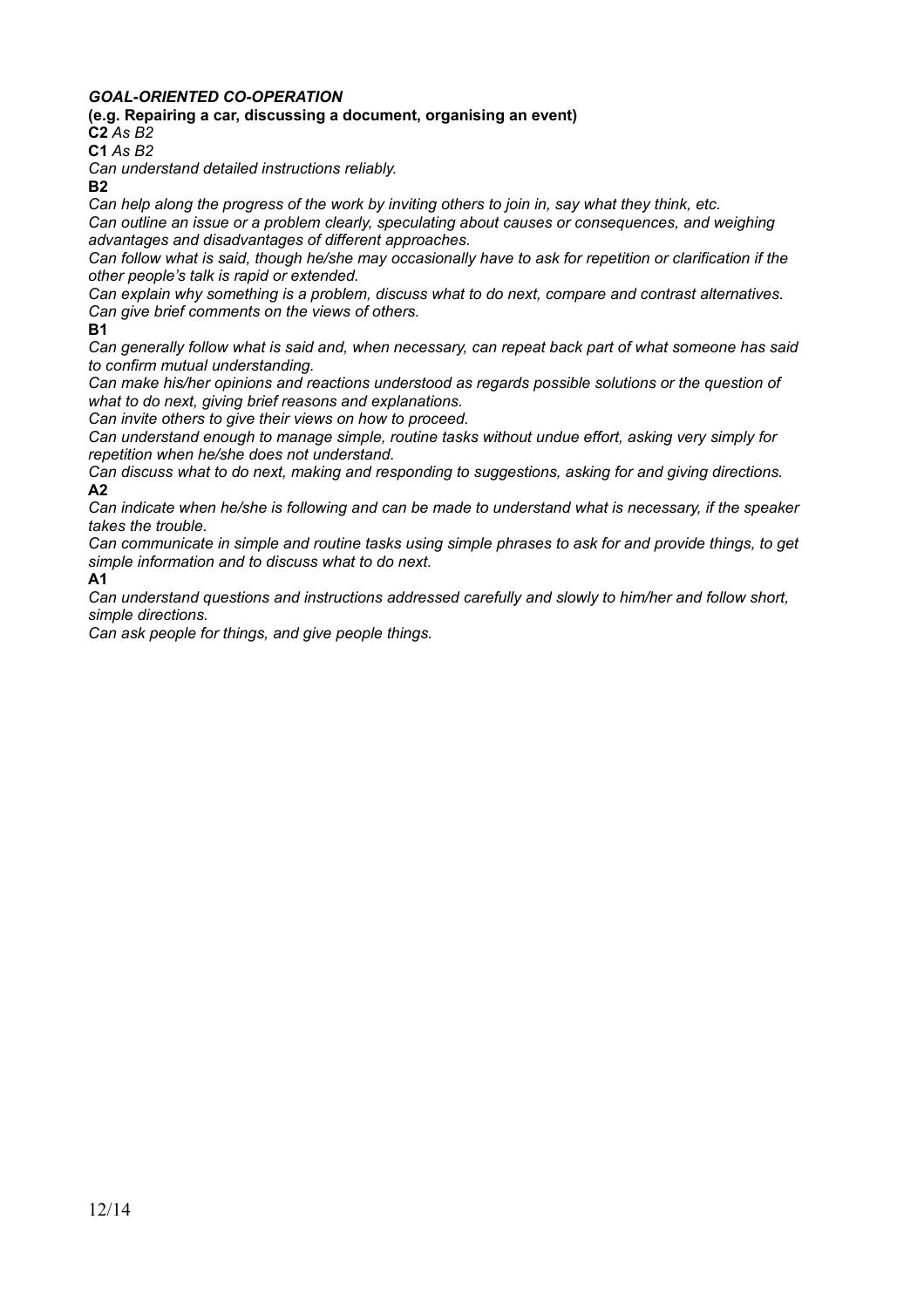# **INFORMATION EXCHANGE**

**C2** *As B2*

**C1** *As B2*

*Can understand and exchange complex information and advice on the full range of matters related to his/her occupational role.*

**B2**

*Can pass on detailed information reliably.*

*Can give a clear, detailed description of how to carry out a procedure.*

*Can synthesise and report information and arguments from a number of sources.*

*Can exchange, check and confirm accumulated factual information on familiar routine and non-routine matters within his/her field with some confidence.*

*Can describe how to do something, giving detailed instructions.*

**B1**

*Can summarise and give his or her opinion about a short story, article, talk, discussion, interview, or documentary and answer further questions of detail.*

*Can find out and pass on straightforward factual information.*

*Can ask for and follow detailed directions.*

*Can obtain more detailed information.*

*Can understand enough to manage simple, routine exchanges without undue effort.*

*Can deal with practical everyday demands: finding out and passing on straightforward factual information.*

*Can ask and answer questions about habits and routines.*

*Can ask and answer questions about pastimes and past activities.*

**A2** *Can give and follow simple directions and instructions, e.g. explain how to get somewhere.*

*Can communicate in simple and routine tasks requiring a simple and direct exchange of information.*

*Can exchange limited information on familiar and routine operational matters.*

*Can ask and answer questions about what they do at work and in free time.*

*Can ask for and give directions referring to a map or plan.*

*Can ask for and provide personal information.*

*Can understand questions and instructions addressed carefully and slowly to him/her and follow short, simple directions.*

**A1**

*Can ask and answer simple questions, initiate and respond to simple statements in areas of immediate need or on very familiar topics.*

*Can ask and answer questions about themselves and other people, where they live, people they know, things they have.*

*Can indicate time by such phrases as next week, last Friday, in November, three o'clock.*